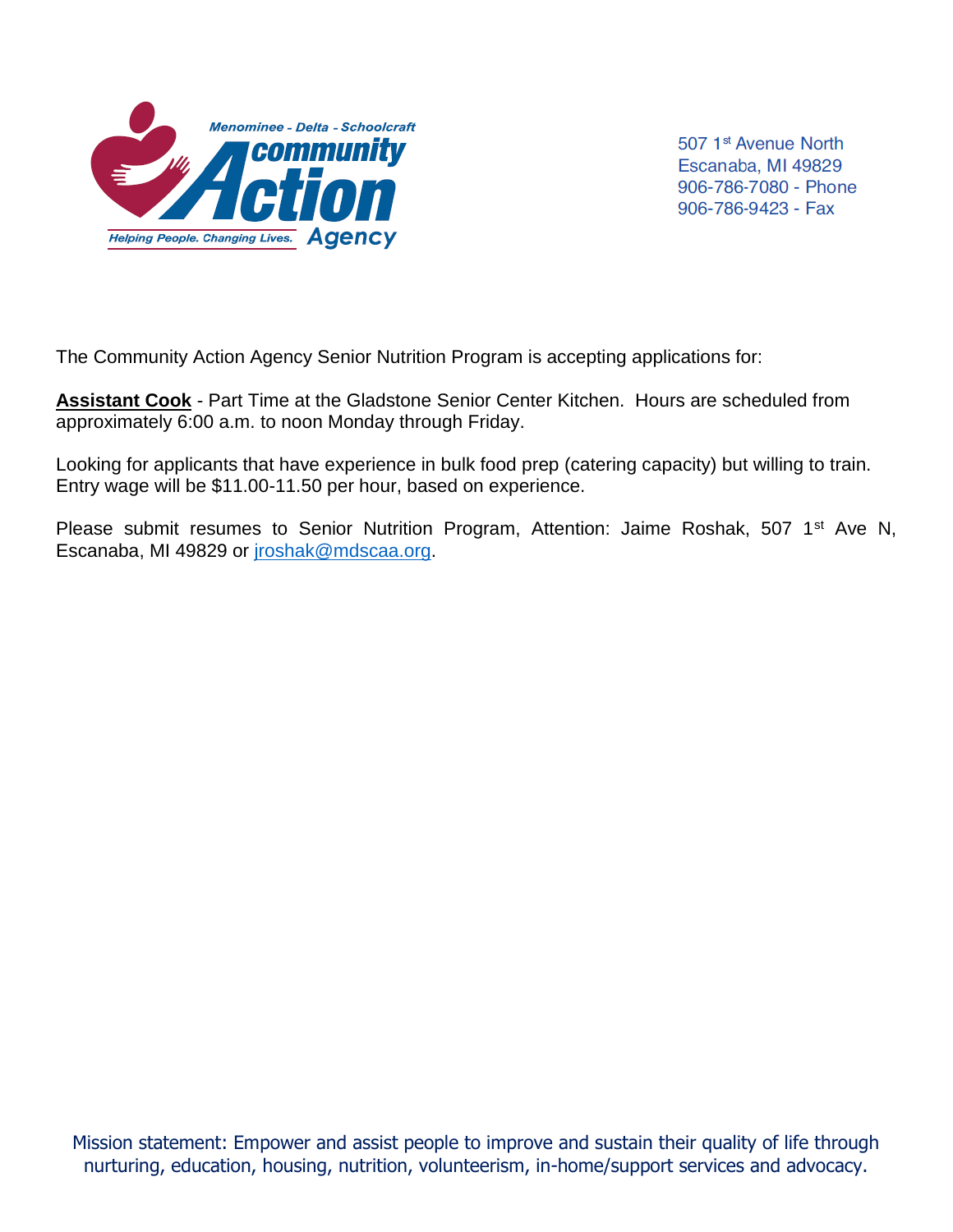| <b>Job Title: Assistant Cook</b> |
|----------------------------------|
| Revised: January 2021            |
| <b>Reports To: Head Cook</b>     |

Location: Kitchen Revised: January 2021 **Program:** Senior Services<br>
Reports To: Head Cook **Classification:** Non-Exempt. Ho Classification: Non-Exempt, Hourly

#### POSITION OVERVIEW

Assists with all aspects of preparing and cooking meals for Senior Nutrition Program. Must comply with Michigan Health Department standards as well as nutrition program standards for all kitchen operations.

#### **REQUIREMENTS**

- High school diploma or equivalent.
- Experience in quantity cooking.
- Proven ability to work well with others.
- Knowledge of computers and Microsoft Office programs.
- Proven ability to perform heavy work (lifting 50 pounds maximum with frequent lifting and/or carrying of objects weighing up to 30 pounds), stand/walk for up to seven hours, use hands for repetitive grasping, frequently bend and twist body, work around stoves, convection ovens, steamers and other commercial kitchen equipment, handling hot pots and pans.
- Cook quality meals in both taste and appearance that fall within program standards and budgetary guidelines.
- Submit to criminal background check.

# JOB ESSENTIALS

- Responsible for assisting in food prep and packing home delivered and congregate meals for program participants and other contracted meals.
- Assist head cook in making cooking decisions based on nutritional goals, daily count and the monthly menu.
- In absences of head cook must be able to handle all aspects of kitchen operations.
- Practice safe food handling techniques. Comply with Michigan Department of Health standards and nutrition program standards for all kitchen operations.
- Upon request from head cook, maintain and update food and supply inventories.
- Maintain safe food temperatures while preparing and packing food to assure meals reach program participants safe food temperature set by Michigan Department of Public Health.
- Upon request from head cook, complete daily raw food sheets indicating total meal cost for the day.
- Upon request from head cook, assign and assist with cleaning.
- Upon request from head cook, assist with supervision of kitchen staff.
- Work a flexible scheduled based on menu and meal counts and/or in absence of head cook.
- Maintain client/participant confidentiality.
- Participate in required staff trainings and meetings.